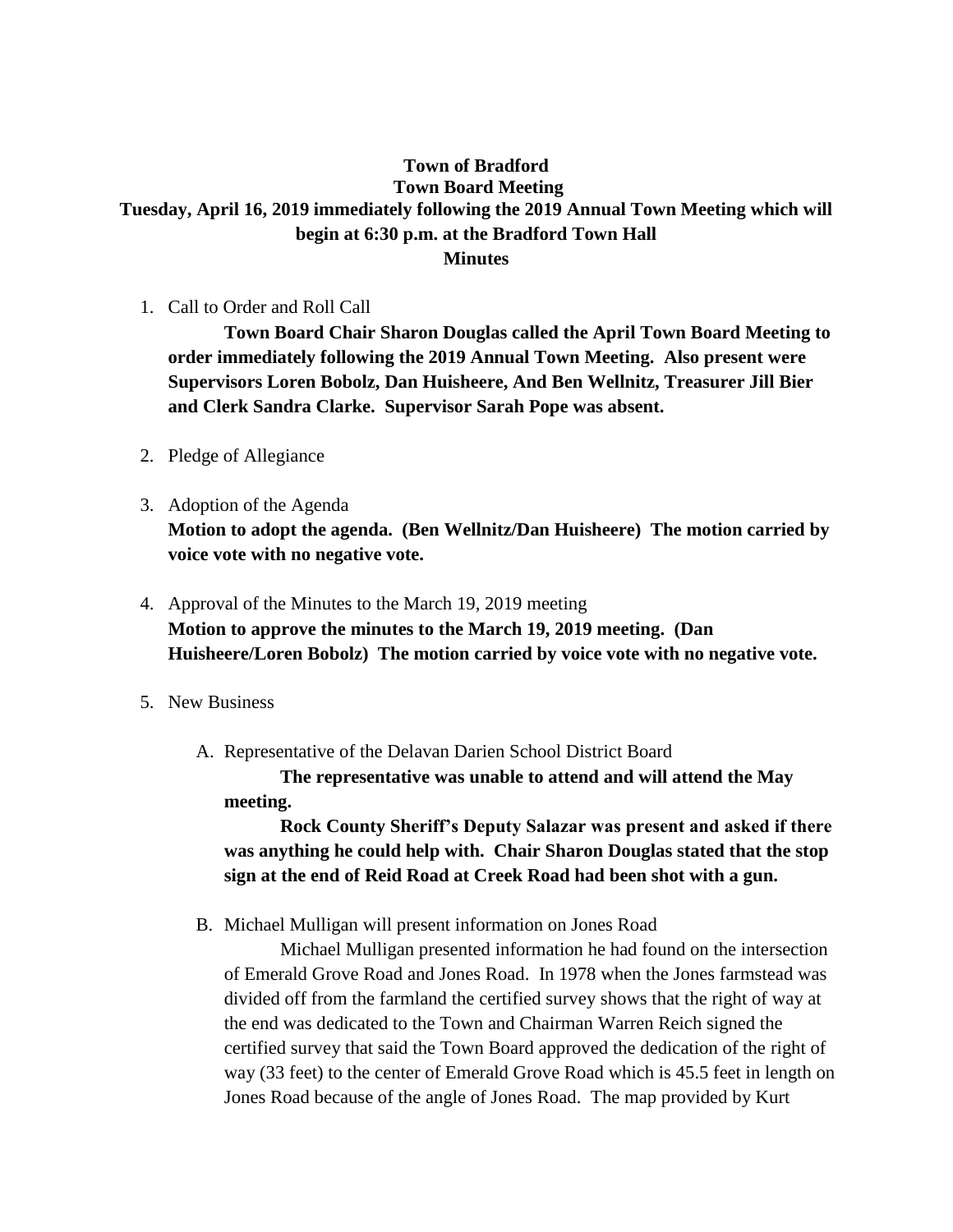Wheeler at the Rock County Planning and Development Agency had the area of the right of way marked with 006 which he stated, denoted that it was dedicated to the Town. Mike Mulligan stated that he had called someone to fix the culverts since it was their only access in and out and has water issues. He is looking for help with getting it fixed. He asked that it be patched and put on for next year's road work. He stated that they need to have something done. He stated that it is named Jones Road and wants a determination if it is a Town Road. The certified survey shows that it is part of the parcel that was divided off and now is owned by the North's as a driveway. He stated that the certified survey contains 5.1 acres of land more or less. He stated that the North's legal description says 5.06 acres. Chair Sharon Douglas stated that the State Highway Certification and road inventory does not list Jones Road as a Town Road and the Town has not received any money for transportation aids for it.

Dennis Rogers stated that he had been told to build a berm to protect his property from flooding and been told by the DNR and Andy Baker that a property owner can't just put up a berm. He asked for a letter from the Board that he would not be liable for any damage to the road or anyone downstream. He stated that a land owner cannot affect a stream. Chair Sharon Douglas stated that the Town would be able to apply for TRID Project funding again in the fall. If the project was awarded the Town could receive 50% funding.

## **Chair Sharon Douglas stated that a decision on this would be added to the May agenda.**

## C. Presentation by Neil Palmer on Invergy proposed solar farm

Neil Palmer presented a packet of information on the proposed solar farm project and summary of status. He reported that they are not a public utility and cannot condemn land. If able to acquire enough acres they next step would be an engineering plat which would state what they are going to build and how it would work, for the State to determine what permits would be needed. Two and a half months later the DNR gets a permit list and at that time they can file an application. It takes 1 ½ years after submitting. Landowners are notified and public information meetings are held. This leads to public hearings and the company testifying at the end of the hearings and then the commission reviews. If it is approved Neil Palmer will get an estimate for the Shared Revenue portion to the Town from the Dept. of Revenue. He stated that they hope to have a project by mid-summer and once they have it they will give maps.

D. Discussion and action on date for Board of Review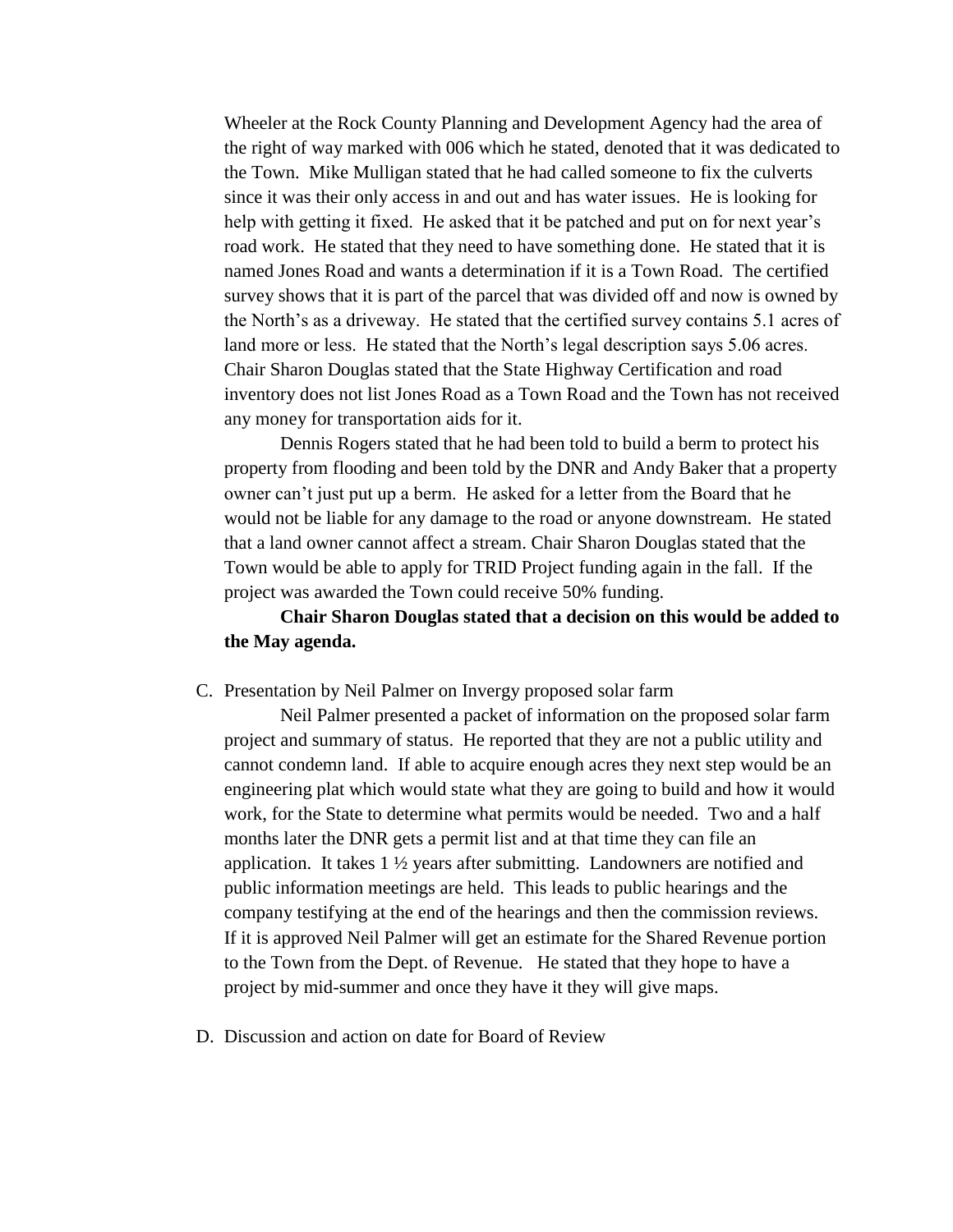**Motion to hold Board of Review on May 22nd or May 23rd. (Loren Bobolz/Dan Huisheere) The motion carried by voice vote with no negative vote.** The clerk will contact the assessor to see what date will work for him.

- E. Discussion and action on Weed Notice **Motion to approve the Weed Notice. (Dan Huisheere/Loren Bobolz) The motion carried by voice vote with no negative vote.**
- F. Discussion and action on appointment of a Board of Adjustment member for a three year term currently held by Don Esselman **Chair Sharon Douglas stated that she would like to appoint Don Esseleman to the Board of Adjustment for a three-year term and asked for confirmation of the appointment. Motion to confirm the appointment of Don Esselman to the Board of Adjustment for a three-year term. (Loren Bobolz/Ben Wellnitz) The motion carried by voice vote with no negative vote.**
- G. Discussion and action on appointment of a Planning and Zoning Committee member for a three year term currently held by Leland Peich

Chair Sharon Douglas reported that Leland Peich wants to step down from the committee. Loren Bobolz stated that Bob Risseeuw would like to serve**. Sharon Douglas stated that she would appoint Bob Risseeuw to the Planning and Zoning Committee for a three-year term. Motion to confirm the appointment of Bob Risseeuw to the Planning and Zoning Committee for a three-year term. (Dan Huisheere/Ben Wellnitz) The motion carried by voice vote with no negative vote.**

- H. Discussion and action on appointment of a Planning and Zoning Committee Member to a one-year term currently held by Sharon Douglas **Motion to appoint Sharon Douglas as the Board member to the Planning and Zoning Committee for a one-year term. (Loren Bobolz/Dan Huisheere) Roll Call Vote: Loren Bobolz, "Yes." Dan Huisheere, "Yes." Ben Wellnitz, "Yes." Sharon Douglas, "Abstain." The motion carried with 3 in favor and one member abstaining.**
- I. Discussion and action on report by Fire District Representative Loren Bobolz reported at the Annual Fire District meeting they had in March, 21 fire calls including a residential fire in the Town of Clinton that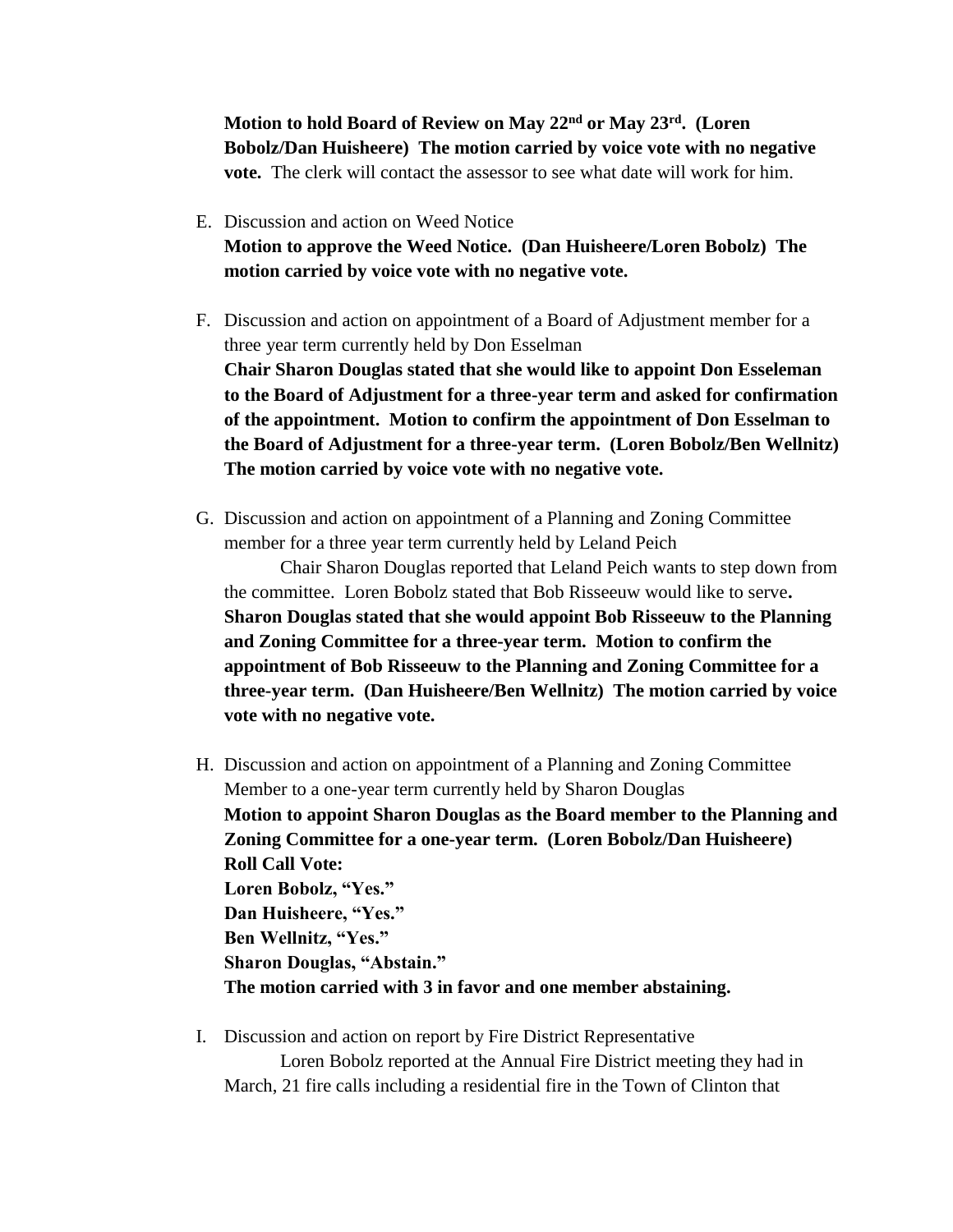involved numerous departments for assistance. There were 29 EMS runs in March with a total to date of 120. The extra money was used to pay off the ambulance so those payments will now be applied to the engine payment. The Fire people have stepped up because the EMS is short of people. A lot of districts are having to pay rather than have "on call" Fire and EMS. There is a shortage in the state and across the nation.

Training has been spent on extrication and communication between fire and EMS. Chief Wright reported that he is continuing to update the SPS 330, working with officers to develop committees and looking into Act 97 as an option. 2017 Wisconsin Act 97 permits a rural ambulance service provider to upgrade its service level to the highest level of any emergency medical services practitioner staffing an ambulance for the provider, if the service provider's medical director approves. A rural ambulance service provider that upgrades its service may only advertise for the level of service the provider is able to provide 24 hours per day. The Act also requires a rural ambulance service provider who upgrades, to update its operational plan with the Department of Health Services. Of the different levels of ambulance services provided in Wisconsin (EMT-Basic, EMT-Intermediate Technician or AEMT EMT – Intermediate, EMT- Paramedic, 129 (30.5%) are licensed at the EMT-Basic level and 133 (31.5% are licensed at the Intermediate Technician level. Chief Wright is looking at the cost to start. The Fire Turnout Gear and Ambulance are now paid off and these payments will now be applied to the engine payment.

- J. Discussion and action on appointment of one Board member for a one-year term to the Clinton Fire District Board of Trustees **Motion to appoint Loren Bobolz as the Board member to serve on the Clinton Fire District Board of Trustees for a one-year term. (Ben Wellnitz/Dan Huisheere) Roll call Vote: Sharon Douglas, "Yes." Dan Huisheere, "Yes." Ben Wellnitz, "Yes." Loren Bobolz, "Abstain." The motion carried with 3 in favor and one member abstaining.**
- K. Discussion and action on assignment of Board Members to committees Chair Sharon Douglas stated that she was appointing board members to various committees as follows: Road Planning Committee = Sarah Pope and Dan Huisheere Town Hall Committee = Ben Wellnitz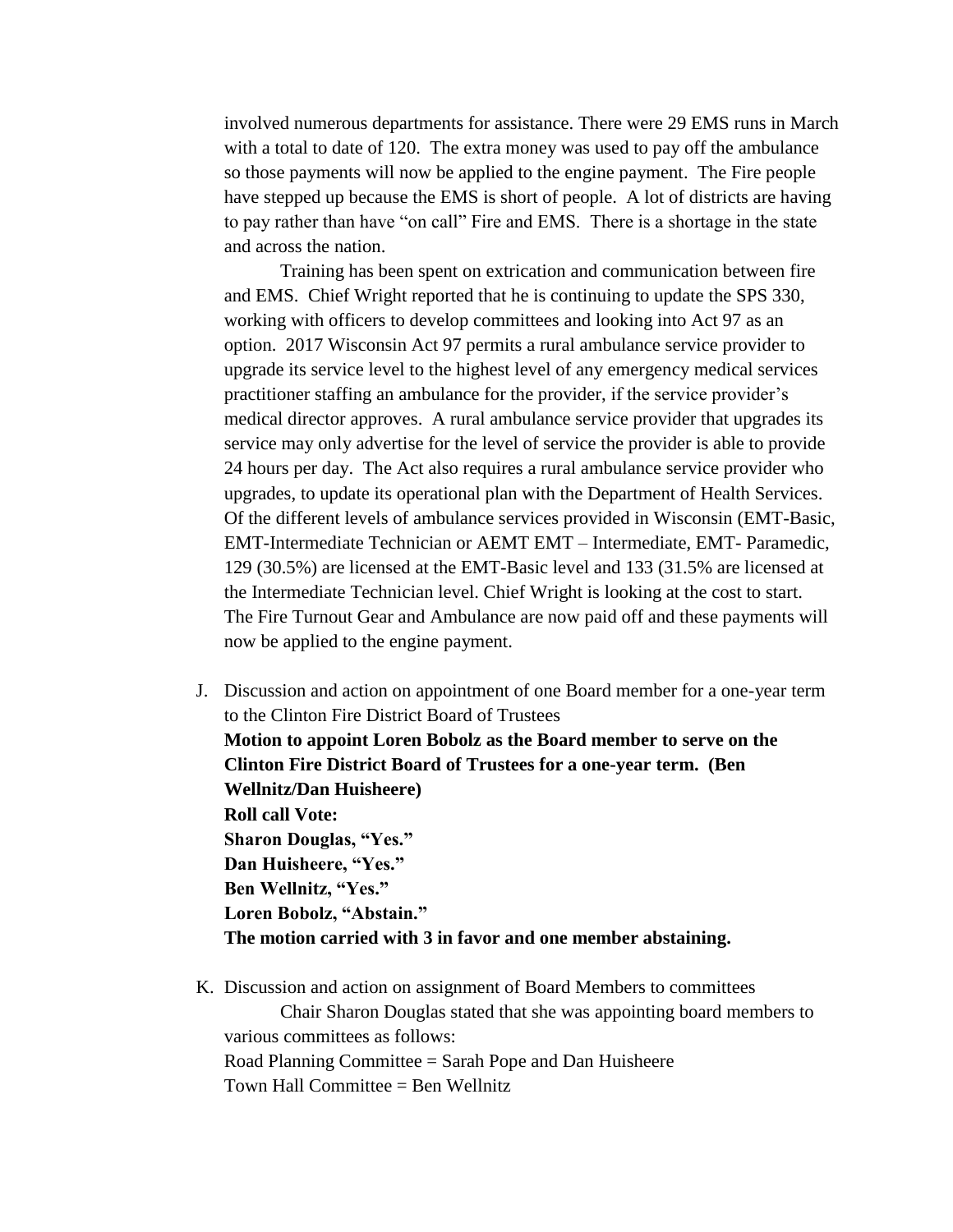Fire District Board = Loren Bobolz Planning and Zoning and Emergency Preparedness = Sharon Douglas Work Enders =Jill Bier Voting and Elections = Sandra Clarke **Motion to approve the committees. (Loren Bobolz/Ben Wellnitz) The motion carried by voice vote with no negative vote. Sharon Douglas presented a signup sheet for members to sign up for** 

**meetings that they will attend for the WTA Rock County Unit Meetings and members signed up.**

L. Presentation of information from WTA Rock County Unit meeting

Chair Sharon Douglas reported that Vicki Brown informed the group that April 25, 2019 will be recognized as "Stand Against Racism Day" with a short program at the courthouse at noon. Chris Murphy from Rock County Land Conservation Department presented information on the Site Erosion & Storm Water Management Ordinance. Colin Byrnes presented information on the Towns' Right of Way. At the last WTA meeting Jeff Shadel spoke about the County taking land as Right of Way. He would like a check box added to the land division application to check "yes" or "no" of you want to dedicate Right of Way to the township. They also discussed utility lines going in the Right of Way.

The WTA lost lawyer Rick Manthi because of lack of insurance coverage and have hired two single lawyers who will be getting insurance coverage now which may add to the cost of the WTA membership. The main issues the WTA will be lobbying for are: Transportation, Fire/EMS, land "balloon-on-a-string" annexation and increasing availability of Broadband. The next WTA meeting will be held in Clinton in May.

- M. Discussion and action on Zoning Officer Report Nothing from MZIS this month.
- N. Discussion and action on Supervisors' evaluation of their sections of roads Loren Bobolz reported that there was a large hole by Marilyn Larsen's driveway and Sharon Douglas reported that Wayne Douglas was fixing it. Mick Mullooly reported that the "Road Closed" sign by Cecelia's Golf Course driveway blew down.
- O. Discussion and action on board member's lists of signs needing replacement Chair Sharon Douglas reported that she had ordered all the signs and she and Wayne Douglas had picked up the wooden posts. Dan Huisheere will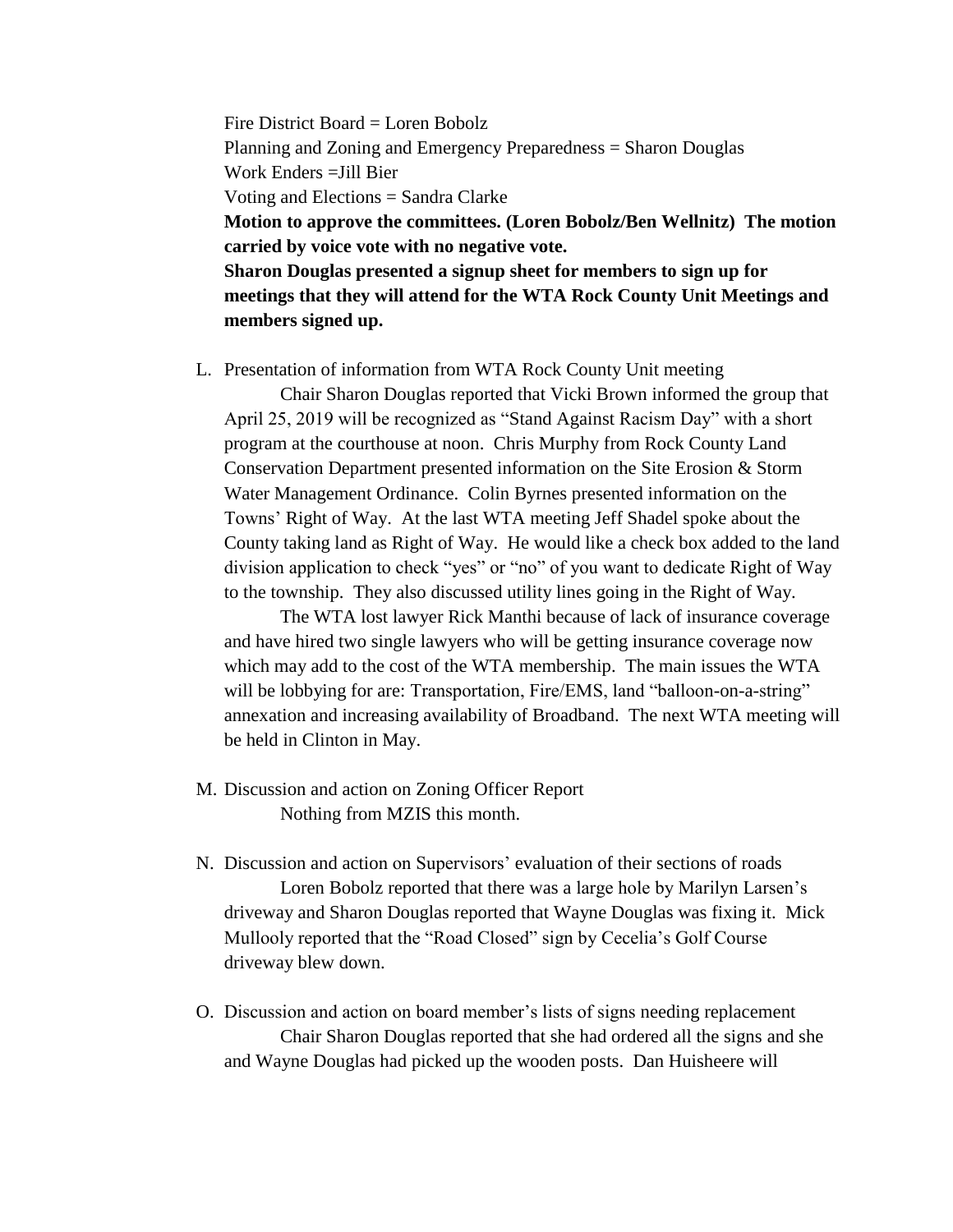organize a work day to install the signs. Loren Bobolz reported that Fleet Farm had a hand held posthole auger for \$249.00.

## **The Board agreed to have Loren Bobolz purchase the posthole auger not to exceed \$300.00.**

Road Weight Limits will be added to the December agenda.

P. Discussion and action on roadwork, including but not limited to tree trimming, culvert repair and replacement, ditching, shouldering, maintenance including replacement of signs and posts, paver repair, pot hole filling, Creek Road and Emerald Grove Bridge Projects, Capital Improvement Plan

Bob Bier has hauled two loads of cold patch material without charging the Town.

The bid notice for the Carvers Rock Road reconditioning and culvert replacement and Larsen Road paver repair project has gone out and will be published in The Clinton Topper on April 18<sup>th</sup> and 25<sup>th</sup>. The clerk sent bid packets out to local contractors. The opening of the bids and awarding of contract will be on Monday May 8<sup>th</sup> at 6:30 p.m. at the Town Hall. Chair Sharon Douglas will then order the culverts, bands and apron ends to be delivered to the Town Hall.

Chair Sharon Douglas reported that she and Dave Brandl had looked at B-C Townline Road west of Highway 140 and it will need to be crack filled this year. Dave Brandl will be getting a bid from Fahrners and Sharon called Crack Filling Service and they were out today. She asked the board members to let her know if they had any roads they wanted the service to look at. Bill Johns called the Chair and said he would be putting 3" rock on a few areas of B-C Townline Road and Waite Road on the east end that he had wash out.

The board reviewed the skim patch proposals for three areas on Emerald Grove Road, two areas on Carvers Rock Road and additional work on Maple Lane that Loren Bobolz and Dan Huisheere had met with Matt Yoss on. The area on Maple Lane would cost \$950.00, the two areas on Carvers Rock Road would be \$4,465.00 and the three areas on Emerald Grove Road would be \$13,810.00.The board reviewed the costs of these projects and the roadwork cash flow for money available. Loren Bobolz said that the worse spot on Emerald Grove Road is by the stop sign by Avalon Road and suggested they may be able to fill that with cold patch.

**Motion to approve the skim patch for the area on Maple Lane and the two areas on Carvers Rock Road (near Fire Nos. 2346 and 2927). (Loren Bobolz/Dan Huisheere) The motion carried by voice vote with no negative vote.**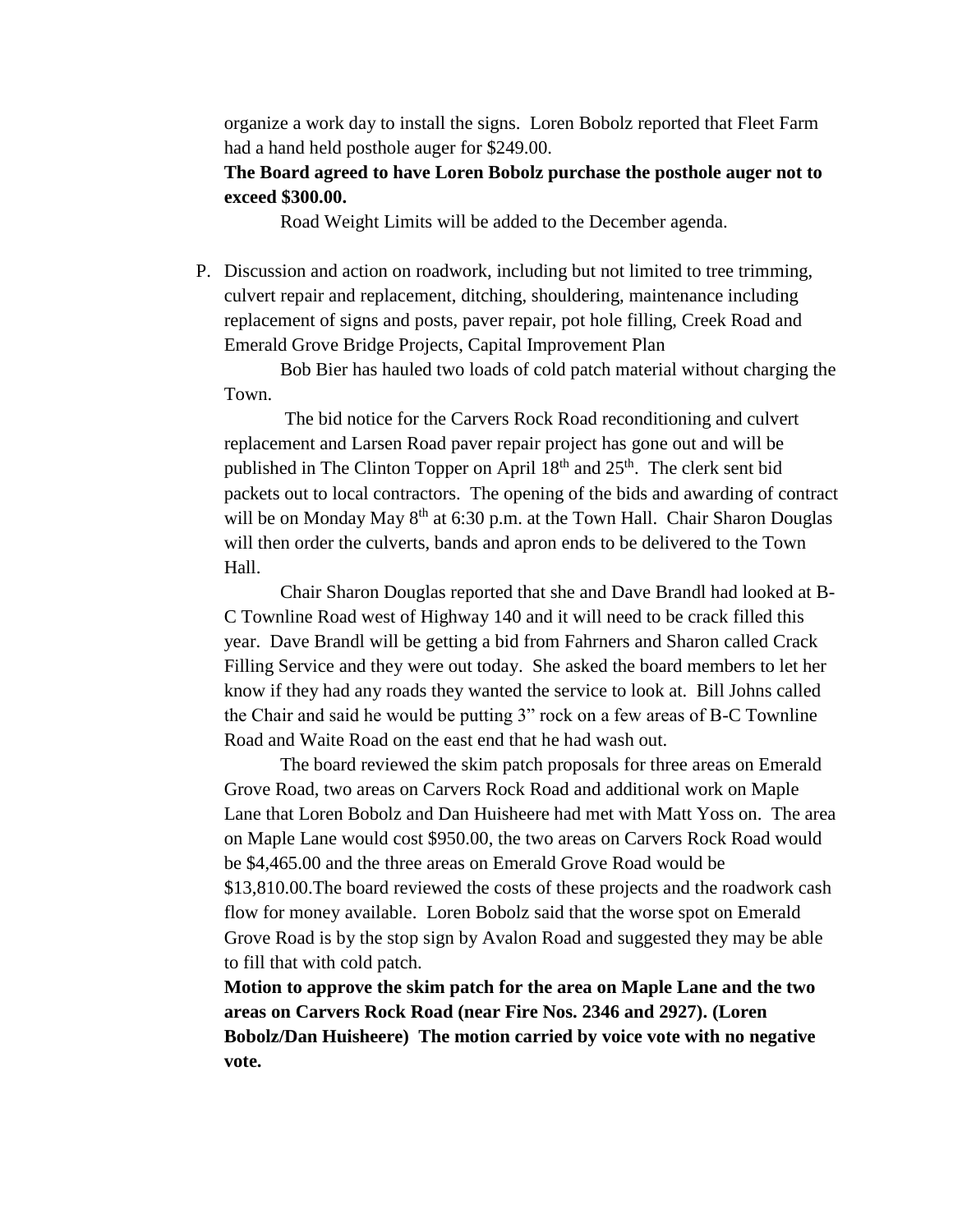Board members Ben Wellnitz, Loren Bobolz, Dan Huisheere and Sharon Douglas and Wayne Doulas trimmed trees on Maple Lane that had been creating problems for vehicles and got a large area done last Saturday.

- Q. Discussion and action on Town Hall Repair Committee Report Nothing,
- R. Discussion and action on approval of Driveway Permit Applications No applications.
- S. Discussion and action on approval of Utility Permit Applications No applications.
- T. Discussion and action on donation to Clinton Senior Citizens Center The Board decided not to donate at this time.
- U. Discussion and action on Mobile Home Park License

Treasurer Jill Bier reported that the mobile home park owner has paid the license fee and has paid the parking permit fees through May.

**Motion to approve the Mobile Home Park License for Shady Hill Mobile Home Court. (Loren Bobolz/Dan Huisheere) The motion carried by voice vote with no negative vote.**

- 6. Citizen Participation
- 7. Announcements and Reports
	- **a. The May Town Board meeting will be held on Tuesday, May 21, 2019 at 6:30 p.m. at the Bradford Town Hall.**
	- **b. The Rock County Sheriff's Report was reviewed.**
	- **c. Rock County Agriculture and Extension Education Committee is seek ing individuals to serve on the Rock County Drainage Board. There are four seats open. To serve on the five-member committee an individual must own property within one of the seven drainage districts within Rock County which include Avon, Bass Creek, Center #6, #8, Stokes and Union. If interested an application should be completed on the Rock County website by April 30th .**
	- **d. Sharon Douglas reported that she had attended the Joint Finance Committee public hearing in Janesville. She submitted her comments to the committee regarding the state budget initiatives on transportation financing. She spoke about the importance of supporting a long term, sustainable and equitable solution to Wisconsin's growing economy and ensuring public safety through road infrastructure investments across the state. She included that Towns have**